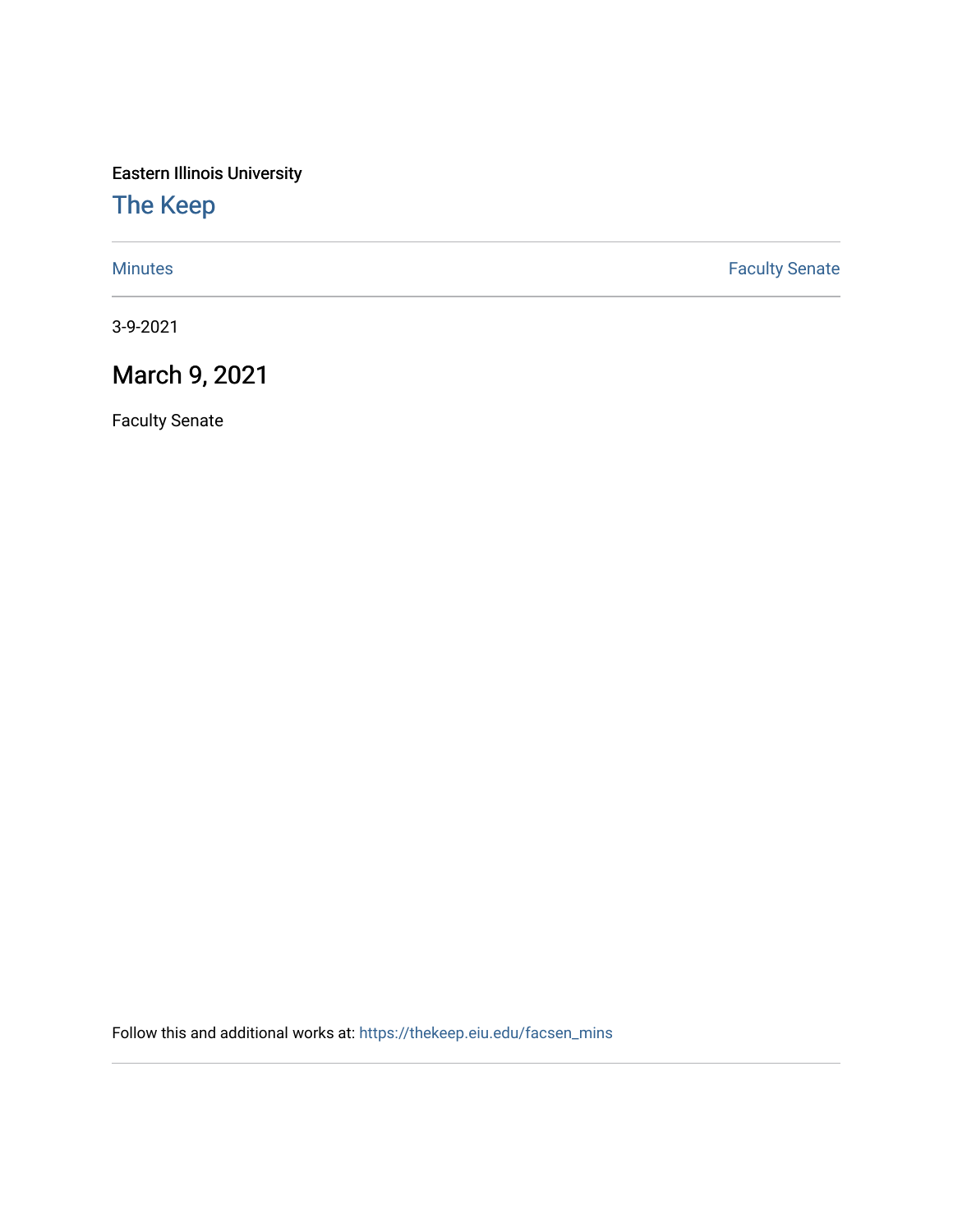

*the minutes summarize the proceeding, and do not constitute a verbatim transcript*

I. Call to Order

- Chair of Faculty Senate, Don Holly, called the meeting to order at 2:00 pm
- Senators in attendance: Abebe, Bruns, Chahyadi, Davis, Holly, Hugo, Kozlowski, Mulvey, Parrish, Porter, Richards (Student Senator), Scher, Stowell, and White
- Guests: J. Gatrell (Provost), L. Henderson (Dean of COE), & J. Norman (Associate Vice President of Enrollment Management)
- Davis served as recorder in Shaw's absence

II. Approval of Minutes.

- Motion (White/Mulvey) Approved—13 Yes votes (Roll call vote taken)
- III. Abridged Committee Reports
	- Executive
		- o Holly: Briefed with President Glassman on the events on Faculty Senate and COVID-19
		- o COVID rates were 0% with 514 faculty and students being tested. Two cases the previous week
		- o President council is discussing graduation plans Proposed outdoor ceremony
		- o Illinois is in Phase 4 which allows 50 people max indoors, there is no Phase 5 which there is no limit on individuals indoors. Pressure on the state to have something between 4 and 5.
		- $\circ$  Vaccinations New group, 1B2.2 those individuals over 16 with underlying health issue including obesity pushes 1C (our group) back
		- $\circ$  Johnson & Johnson vaccine 1 dosage with a possibility of getting students vaccinated before they leave campus, 2 shot would be difficult when students leaving in April
		- o Study abroads are not yet approved for summer There are virtual study abroad
	- Elections & Nominations
		- o Stowell: Voting phase, opened up last Wednesday. Two complications:
			- o Candidate indicated running for CoE position on Faculty Senate, then crossed it out and put Faculty Senate At-Large. Did not translate as such on the ballot. ITS corrected after about 15 minutes of election running. 4 people had voted, ITS cleared vote then Stowell emailed the four individuals to revote.
			- $\circ$  Candidate indicated wrong position number on nomination form (#10, College of Liberal Arts & Sciences position on CGS instead of #11, COTE). Corrected by that afternoon. During that time, only the College of Liberal Arts & Sciences could vote in the #10 slot, there were no other candidates running for position #10 or #11, so final vote count for this candidate will be totaled across both positions.
		- o As of yesterday, 77 people had voted. Voting window closes on Wednesday at 4:00 p.m.
	- Student Senate
		- o Richards: Last week, discussed proposed housing and dining rate increases. Mark Hudson will be coming to student government meeting to answer questions. Introducing legislation to support the creation and implementation of The Big Blue Food Pantry on campus. Crystal Brown and Beth Gillespie brought idea end of February, asked students and most were in favor.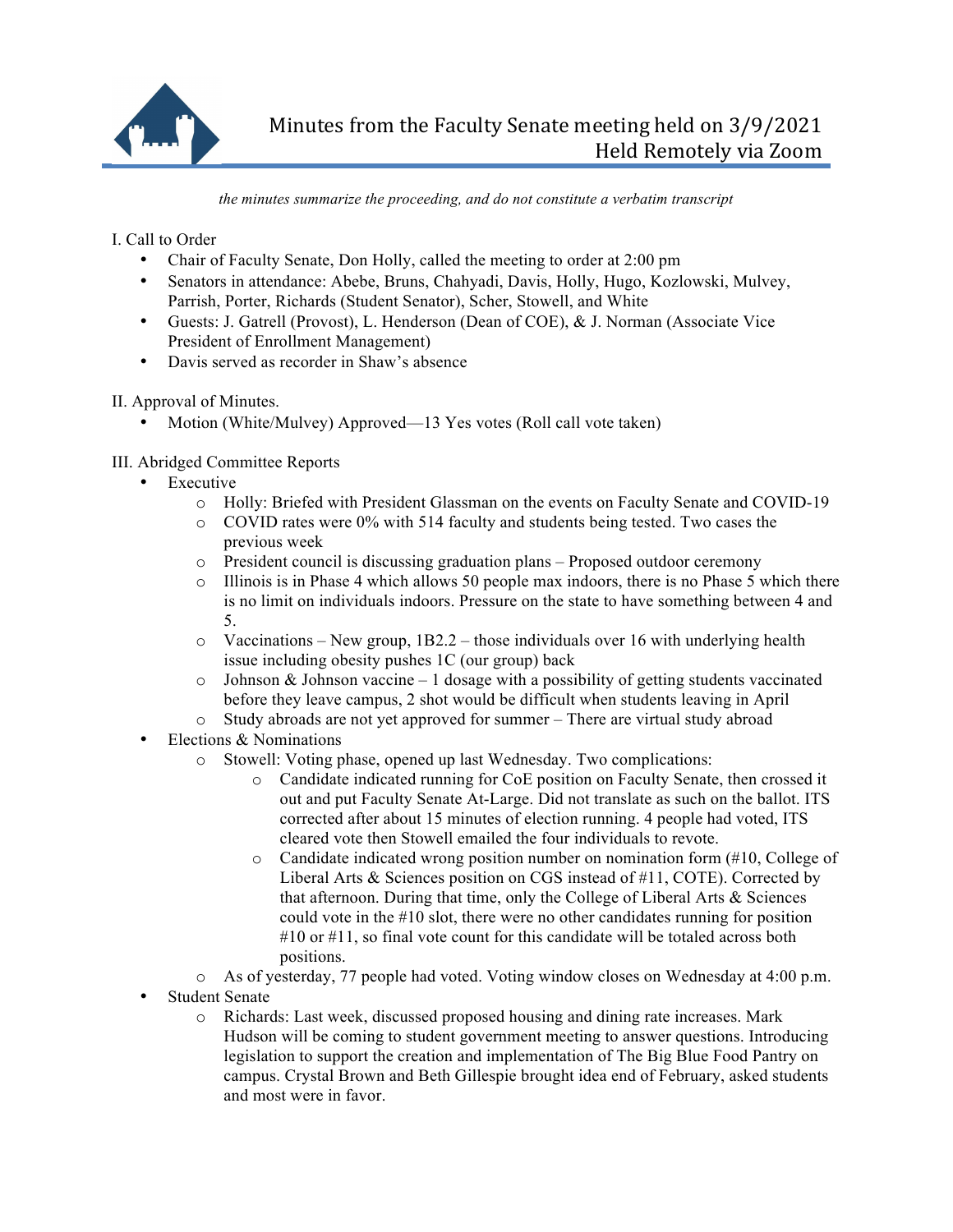- Student & Staff Relations
	- o Scher: No report
- Awards
	- o Hugo: 2021 Distinguished Faculty Award recipient is Dr. Don Holly. Five people nominated, all strong nominations. Hugo motioned to approve (White) second. Hugo will email for picture and ask for bio. Dr. Shaw will get it on the webpage. Senate vote results to approve  $-12$  yes, 1 abstain (Holly):

| X  |
|----|
| x  |
| x  |
| X  |
| ab |
| x  |
| X  |
| X  |
| x  |
| X  |
| X  |
|    |
| X  |
| X  |
|    |

- Faculty Forum
	- o Senator Holly shared information about the Naming of Douglas Hall. The committee met to work on a statement to read before the forum on March  $24<sup>th</sup>$  at  $3:00$  p.m. A mass email will go out to all faculty with the contact person and Zoom link for each forum (student, staff, and community). Holly will send the Senate and Naming Committee the Zoom links and all others will get the link to forums.
- Budget Transparency
	- o Holly: We do not have this anymore.

## IV. Business

- Provost's Report (Gatrell)
	- o Beginning week 9 past midterms
	- o Covid testing underway, today's dashboard 0 cases on campus. Last week, administered 634 tests. Positive cases include symptomatic cases at SBL and other county partners.
	- o Focus on Covid protocol and continue to be vigilant
	- $\circ$  Can test MTW, field tests arrive in 24-27 hours via email, pleased with partnership with **SHIELD**
	- o Met with President for Senate Appropriations Meeting. Governor recommended flat budget for higher education. IBHE recommended a 2% across the entire budget line with 1.97% based on Pell eligibility at Eastern.
	- $\circ$  Hearing on April 2<sup>nd</sup> for House appropriations.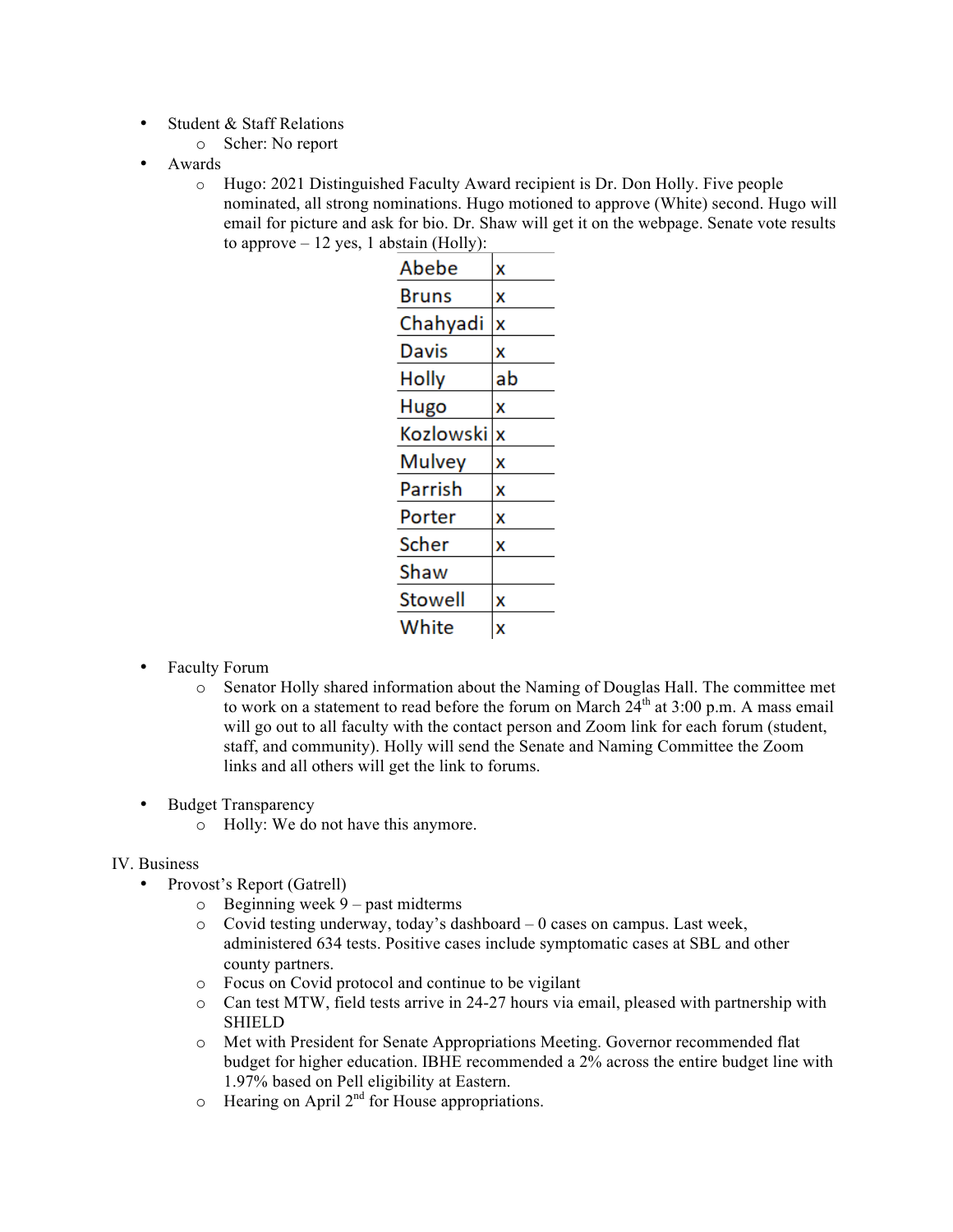- o IBHE plans Design groups working on Zoom. Plans emerge late summer to serve all learners during Covid.
- $\circ$  Faculty Laureate nominations are due March 22<sup>nd</sup>
- o Academic renewal program in development with CORE and registrar's office
- Chair Report (Holly)
	- o Continued work with CAA and grade appeal almost completed
	- o Indigenous Land Statement proposed 4/6 meeting
	- o Naming Committee worked on survey questions and opening statement
	- o CUPB met last Friday natural gas prices skyrocketed during cold spell then plummeted after which impacted university
	- o Sen. Bruns forwarded an email regarding archiving Faculty Senate documents (agendas, minutes).
	- o Sen. Bruns spoke on the three documents currently retained and digitally deposited in The Keep: Constitution, Senate by-laws, and meeting documents (minutes, agendas, and attendance). Bruns is proposing to strike agendas and attendance and to just save minutes. Because there is no change to constitution or by-laws, a vote is not necessary.
	- o Holly has received emails from other universities in which faculty is not allowed to speak at Board of Trustees meetings. Appreciates transparency of EIU's administration
	- $\circ$  March 23<sup>rd</sup> meeting Ken Wetstein and Andy Campbell will join to discuss the Naming Committee's progress with Douglas Hall and Faculty Forums
	- $\circ$  April 6<sup>th</sup> meeting Indigenous Land Statement
	- o Last meeting Fill seats for executive committees for 2021-22
- Think Tank Committee Update (Holly)
	- o No report
- Proposal to Change Upper Division & Residency Requirements (Stowell & Norman)
	- o Stowell and Norman drafted a proposal to reduce EIU's residency requirements and consider creative ways to fulfill upper division hour requirement to put EIU in line with other universities and become more competitive with transfer students and increase marketability.
	- o Not proposing to reduce upper division hours because it is an IBHE requirement. Reduce the number of residency hours from 42 to 30. 8 out of 12 public universities in Illinois have fewer hours required. These are two separate issues (upper division & residency) will begin with residency. 13% of transfer students have more than 78 hours coming into EIU and must spend more time at EIU to meet residency requirement.
	- o Norman In developing the 10-year enrollment plan, did not anticipate declines in community college enrollments (3%- double digit decreases). Transfer enrollments at EIU are fairly small.
	- o Discussion ensued regarding demographics how many students transfer to EIU out of our surrounding regions? Intention to serve degree-completing students, course rigor, sequence of courses, BGS students, pandemic. Additional data compared to peers, impact on different colleges in different ways to hear from the Council of Chairs. Stowell shared peer data. Numbering system equivalency.
	- $\circ$  Upper Division discussion program level determination to accept community college courses as upper level?